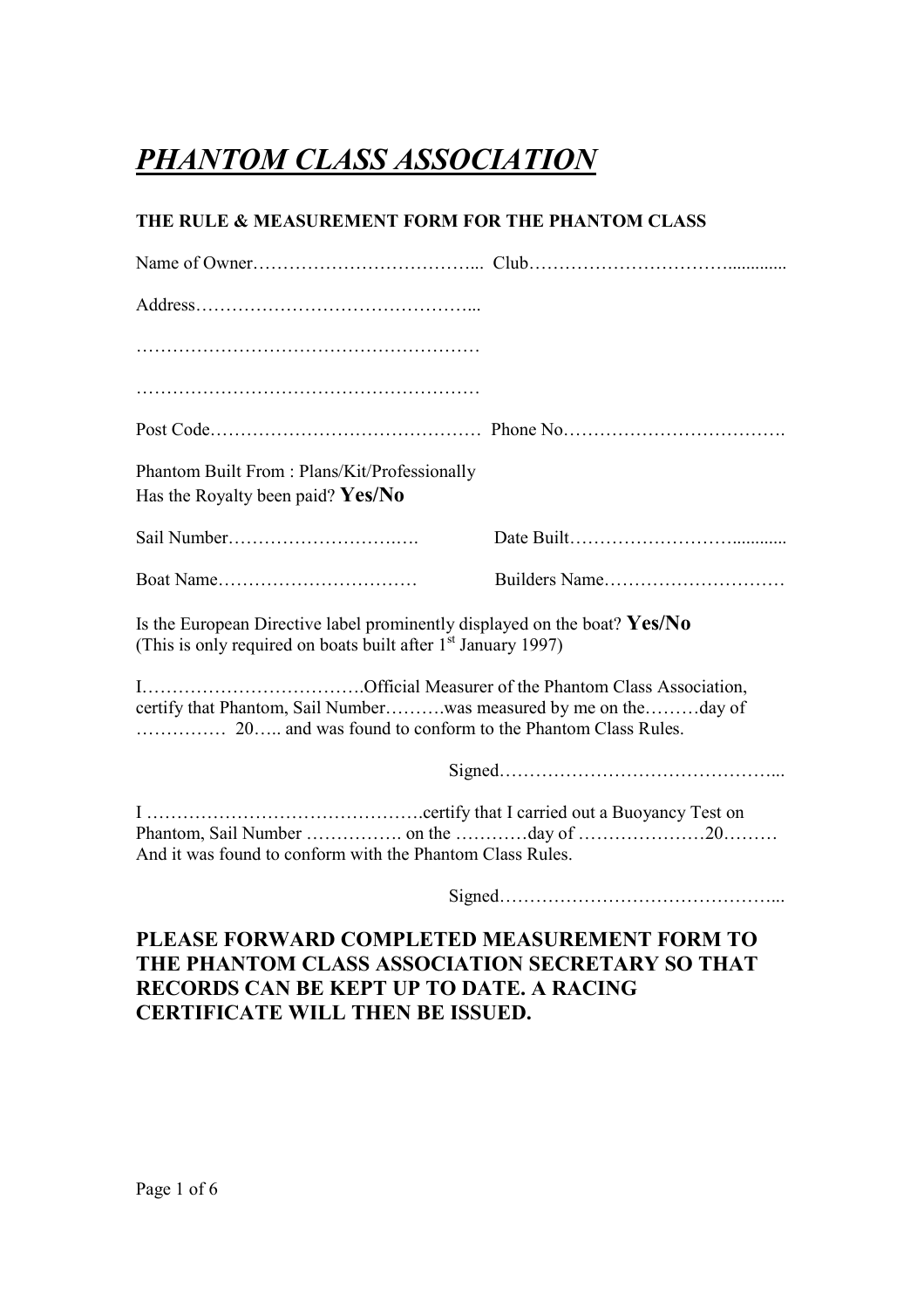#### **PLEASE COMPLETE MEASUREMENTS WHERE APPLICABLE**

#### **RULE 1 OBJECTS**

The objects of these rules are to establish the Phantom Class as a strict one design in all respects affecting the hull shape, deck layout, deck plan and sail plan, yet allow sufficient latitude in cockpit design and other matters in order to promote interest in the fitting out, maintaining and racing of the boats themselves.

#### **RULE 2 COPYRIGHT OF DESIGN**

The copyright of the Phantom design is vested in the 2 designers, Brian Taylor and Paul Wright, and no alteration may be made to this design of these rules without their prior permission.

#### **RULE 3 MEASUREMENT ELIGIBILITY**

A Phantom may only be eligible for measurement provided that the Design Royalty has been paid to the designers.

<u>----------</u>

. . . . . . . . . . .

----------

<u>. . . . . . . . . . .</u>

#### **RULE 4 CONSTRUCTION MATERIAL**

4.1 All plywood used to be B.S.1088 or better.

- 4.2 GRP boats and boats built from other materials except wood to be from licensed moulds.
- 4.3 The bilge panels, topside panels, transom and centreboard case sides to be Plywood not less than 6mm nominal thickness.
- 4.4 The deck, bulkhead, tanksides and false floor panels (if fitted) to be plywood, not less than 4mm nominal thickness.
- 4.5 Kevlar and Carbon Fibre or their equivalents are not permitted for the construction of hulls. It is the builders and owners responsibility to ensure that all materials have the approval of the Phantom Class Association.  $\Box$

## **RULE 5** HULL LENGTH<br>5.1 The length of the h

The length of the hull overall, excluding rudder hangings, measured along the centre line from a point where the line of the stem meets the line of the deck at the centre line of the aft face of the transom shall be 4420mm plus or minus 20mm.

#### **RULE 6 GUNWHALE RUBBER**

- 6.1 The gunwhale rubbers should follow a fair convex curve from the bow to the Stern. The overall boat width shall not exceed at any point the present width or beam tolerances.
- 6.2 The inner edge of the side deck shall have a fair curve and the deck shall be of such a width that at any point it is within its tolerances. The inner face of the buoyancy tanks (or floor in the case of boats with a curved continuous moulded double floor incorporating side tanks) must meet the deck on the same fair curve, except that this need not apply within 350mm of the bulkhead.

#### **RULE 7 FOREDECK AND SIDE TANKS**

- 7.1 The length of the foredeck, measured along the centre line from the point at which the centre line of the deck meets the line of the stem head to the aft face of the bulkhead shall be 1340mm plus or minus 30mm.
- 7.1a The foredeck camber, excluding gunwhales and rubbers, shall not exceed 65mm anywhere <u>-----------</u>

Page 2 of 6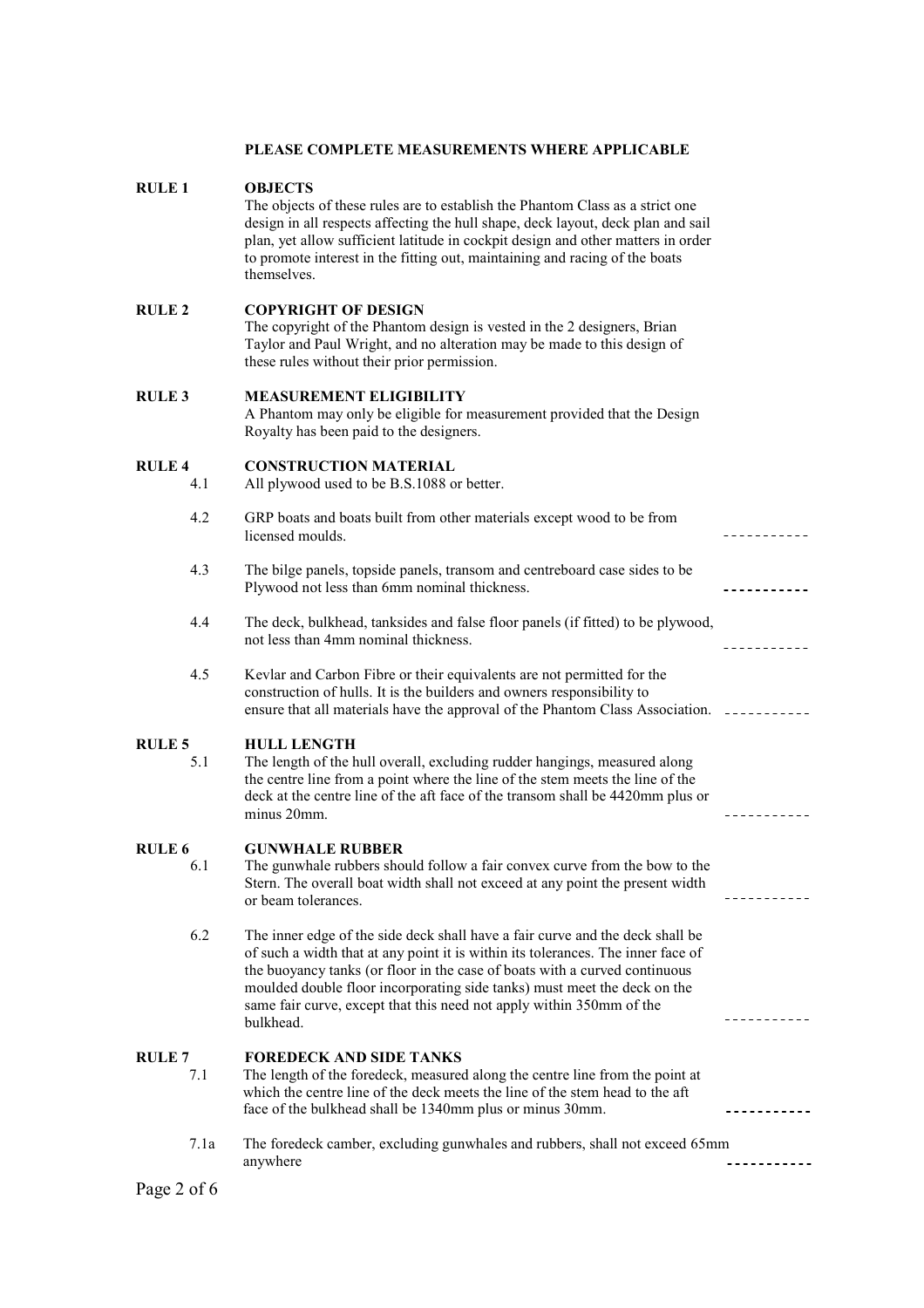| 7.2              |                                                                                                                                                                                                                                                                         | When checked against a straight edge held at right angles to the centre line, the<br>side decks should be flat between their respective inner and outer edges at any<br>point, plus or minus 15mm. |             |  |
|------------------|-------------------------------------------------------------------------------------------------------------------------------------------------------------------------------------------------------------------------------------------------------------------------|----------------------------------------------------------------------------------------------------------------------------------------------------------------------------------------------------|-------------|--|
| 7.2a             | The width of the side tanks at a point 250mm from the transom including<br>gunwhale rubbers, shall be between 120mm and 215mm.                                                                                                                                          |                                                                                                                                                                                                    |             |  |
| 7.2 <sub>b</sub> |                                                                                                                                                                                                                                                                         | At a point 1000mm from the aft face of the transom, the overall beam,<br>including gunwhale rubbers, shall be 1580mm plus or minus 40mm.                                                           |             |  |
| 7.2c             |                                                                                                                                                                                                                                                                         | At this point, width of the side decks, including rubbers shall be between<br>130mm and 240mm.                                                                                                     |             |  |
| 7.2d             |                                                                                                                                                                                                                                                                         | Measurement from the underside of a straight edge placed across the decks at<br>this 1000mm point must be no more than 10mm from the deck at any point.                                            | ----------- |  |
| 7.3              | At a point 2000mm from the aft face of the transom, the overall beam,<br>including gunwhale rubbers, shall be 1600mm, plus or minus 40mm.                                                                                                                               |                                                                                                                                                                                                    | .           |  |
| 7.3a             | At this point, width of the side decks, including gunwhale rubbers shall be<br>between 130mm and 270mm.                                                                                                                                                                 |                                                                                                                                                                                                    |             |  |
| 7.3 <sub>b</sub> | Measurement from the underside of a straight edge placed across the decks at<br>this 2000mm point must be no more the 10mm from the deck at any point.                                                                                                                  |                                                                                                                                                                                                    |             |  |
| 7.4              | At a point 3000mm from the aft face of the transom, the overall beam,<br>including gunwhale rubbers, shall be 1295mm, plus or minus 40mm.                                                                                                                               |                                                                                                                                                                                                    |             |  |
| 7.4a             | At a point 2700mm from the aft face of the transom, the width of the side<br>decks, including gunwhale rubbers, shall be between 132mm and 292mm.                                                                                                                       |                                                                                                                                                                                                    |             |  |
| 7.5              | If a partial or false floor is fitted, it shall provide either a fair curve or a flat<br>surface when viewed in section. Anchorage points for blocks and toe straps<br>plus heel and kick bars, the centre board case and thwart may protrude above<br>the false floor. |                                                                                                                                                                                                    |             |  |
|                  | The floor must be below the following measurements when measured within<br>100mm of the centre line:                                                                                                                                                                    |                                                                                                                                                                                                    |             |  |
|                  | a.                                                                                                                                                                                                                                                                      | Measurement from a straight edge place across the decks at the transom to<br>a minimum of 215mm.                                                                                                   |             |  |
|                  | b.                                                                                                                                                                                                                                                                      | Measurement from a straight edge place across the decks at the point<br>1000mm from the transom to be a minimum of 230mm.                                                                          |             |  |
|                  | $c_{\cdot}$                                                                                                                                                                                                                                                             | Measurement from a straight edge placed across the decks at the point<br>2000mm from the transom to be a minimum of 225mm.                                                                         |             |  |
|                  | d.                                                                                                                                                                                                                                                                      | Measurement from a straight edge placed across the decks at the point<br>2900mm from the transom to be a minimum of 270mm.                                                                         |             |  |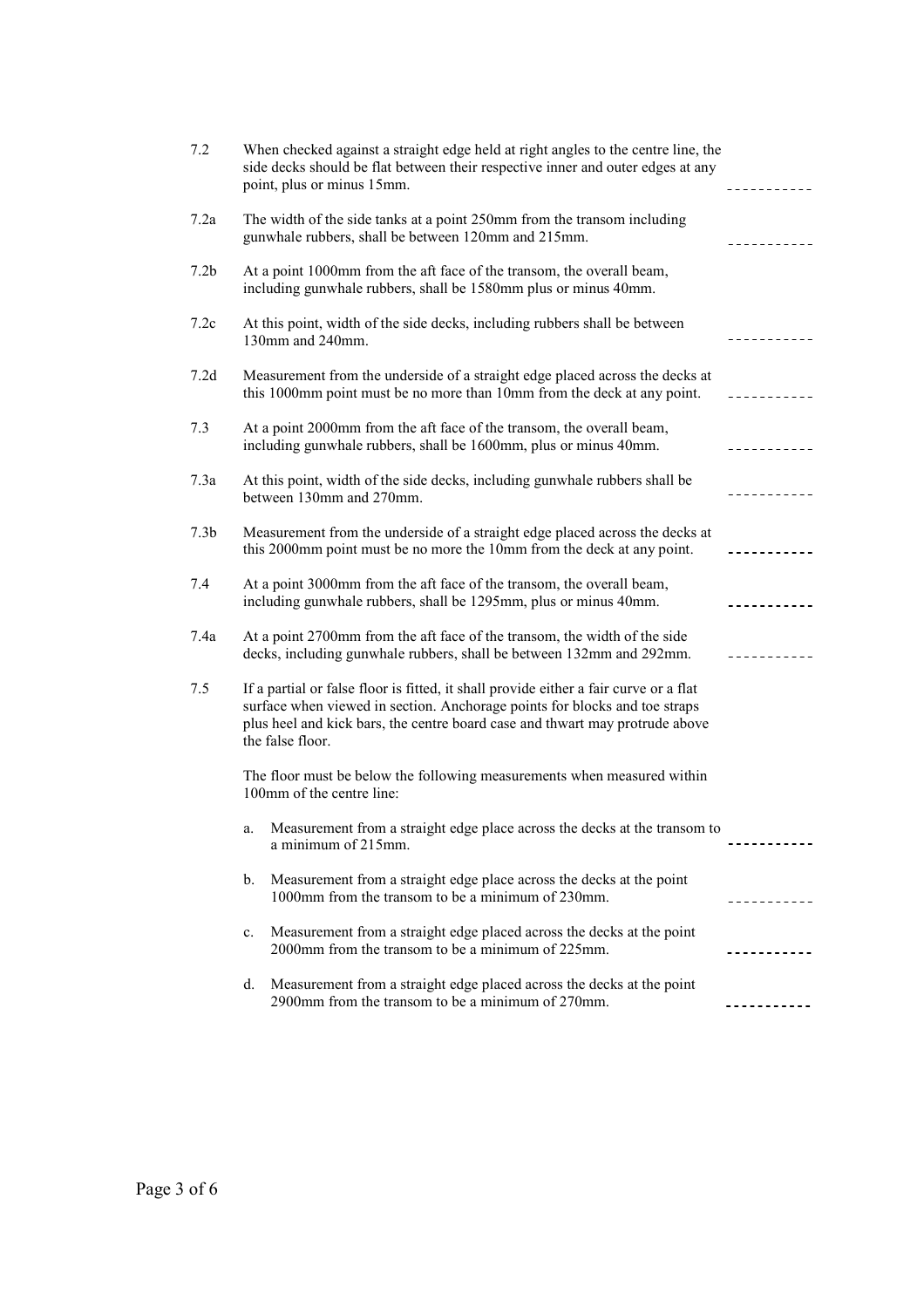| <b>RULE 8</b>                                                                                                                                |                  | <b>SECTIONS</b><br>Measurement of the hull are at the after surface of the transom and at<br>transverse sections at 1300mm and 2900mm from the after surface of the<br>transom, measured along the outer surface of the keel.                                                                                                                                                                                                         |                               |
|----------------------------------------------------------------------------------------------------------------------------------------------|------------------|---------------------------------------------------------------------------------------------------------------------------------------------------------------------------------------------------------------------------------------------------------------------------------------------------------------------------------------------------------------------------------------------------------------------------------------|-------------------------------|
|                                                                                                                                              | 8.1<br>8.1a      | <b>AT AFTER SURFACE OF TRANSOM</b><br>At chine height skin above bottom of keel shall be 60mm plus or minus 5mm ___________                                                                                                                                                                                                                                                                                                           |                               |
|                                                                                                                                              | 8.1b             | Overall beam to outside skin 1284mm plus or minus 5mm.                                                                                                                                                                                                                                                                                                                                                                                | <u>-----------</u>            |
|                                                                                                                                              | 8.1c             | The height of transom shall be 255mm plus or minus 10mm.                                                                                                                                                                                                                                                                                                                                                                              | <u> - - - - - - - - - - -</u> |
|                                                                                                                                              | 8.1d             | Width of bottom panel, keel to chine 560mm plus or minus 5mm.                                                                                                                                                                                                                                                                                                                                                                         |                               |
|                                                                                                                                              | 8.1e             | Maximum round on bottom panel shall be 10mm.                                                                                                                                                                                                                                                                                                                                                                                          | <u>-----------</u>            |
|                                                                                                                                              | 8.1f             | Width of topside panel to underside of gunwhale rubber, 190mm plus or minus<br>5mm.                                                                                                                                                                                                                                                                                                                                                   | -----------                   |
|                                                                                                                                              | 8.2<br>8.2a      | AT 1300MM FROM AFTER SURFACE OF TRANSOM<br>At chine, height of skin above bottom of keel shall be 185mm plus or minus<br>$10mm$ .                                                                                                                                                                                                                                                                                                     | -----------                   |
|                                                                                                                                              | 8.2 <sub>b</sub> | Width of bottom panel, keel to chine, 682mm plus or minus 5mm.                                                                                                                                                                                                                                                                                                                                                                        |                               |
| 8.2c<br>Maximum round on bottom panel shall be 12mm.                                                                                         |                  |                                                                                                                                                                                                                                                                                                                                                                                                                                       |                               |
|                                                                                                                                              | 8.2d             | Width of topside panel to underside of gunwhale rubbers, 235mm plus or<br>minus 5mm.                                                                                                                                                                                                                                                                                                                                                  | - - - - - - - - - - -         |
| 8.3<br>AT 2900MM FROM AFTER SURFACE OF TRANSOM<br>AT chine, height of skin above bottom of keel shall be 295mm plus or minus<br>8.3a<br>5mm. |                  | - - - - - - - - - -                                                                                                                                                                                                                                                                                                                                                                                                                   |                               |
|                                                                                                                                              | 8.3b             | Width of bottom panel, keel to chine, 595mm plus or minus 5mm.                                                                                                                                                                                                                                                                                                                                                                        | <u>-----------</u>            |
|                                                                                                                                              | 8.3c             | Width of topside panel to underside of gunwhale rubber, 222mm plus or minus<br>5mm.                                                                                                                                                                                                                                                                                                                                                   |                               |
| <b>RULE 9</b>                                                                                                                                |                  | <b>KEEL ROCKER AND RAKE OF STEM</b><br>A line shall be attached to a point 300mm below the keel at the after surface of<br>the transom and stretched forward towards the bow, so that it makes contact<br>with the keel (approx. 2900mm from the after surface of the transom). With<br>the line maintained in this positioned, measurements are taken perpendicular to<br>the line, from the line to the keel (excluding keel band). |                               |
|                                                                                                                                              | 9.1              | At 1300mm from the after surface of the transom, base line to underside of<br>keel (excluding keel band) 115mm plus or minus 10mm.                                                                                                                                                                                                                                                                                                    |                               |
|                                                                                                                                              | 9.2              | At 2900mm from the after surface of the transom, base line to underside of<br>keel (excluding keel band) Zero mm plus or minus 5mm.                                                                                                                                                                                                                                                                                                   |                               |
|                                                                                                                                              | 9.3              | At 4000mm from the after surface of the transom, base line to underside of<br>keel (excluding keel band) 50mm plus or minus 5mm.                                                                                                                                                                                                                                                                                                      |                               |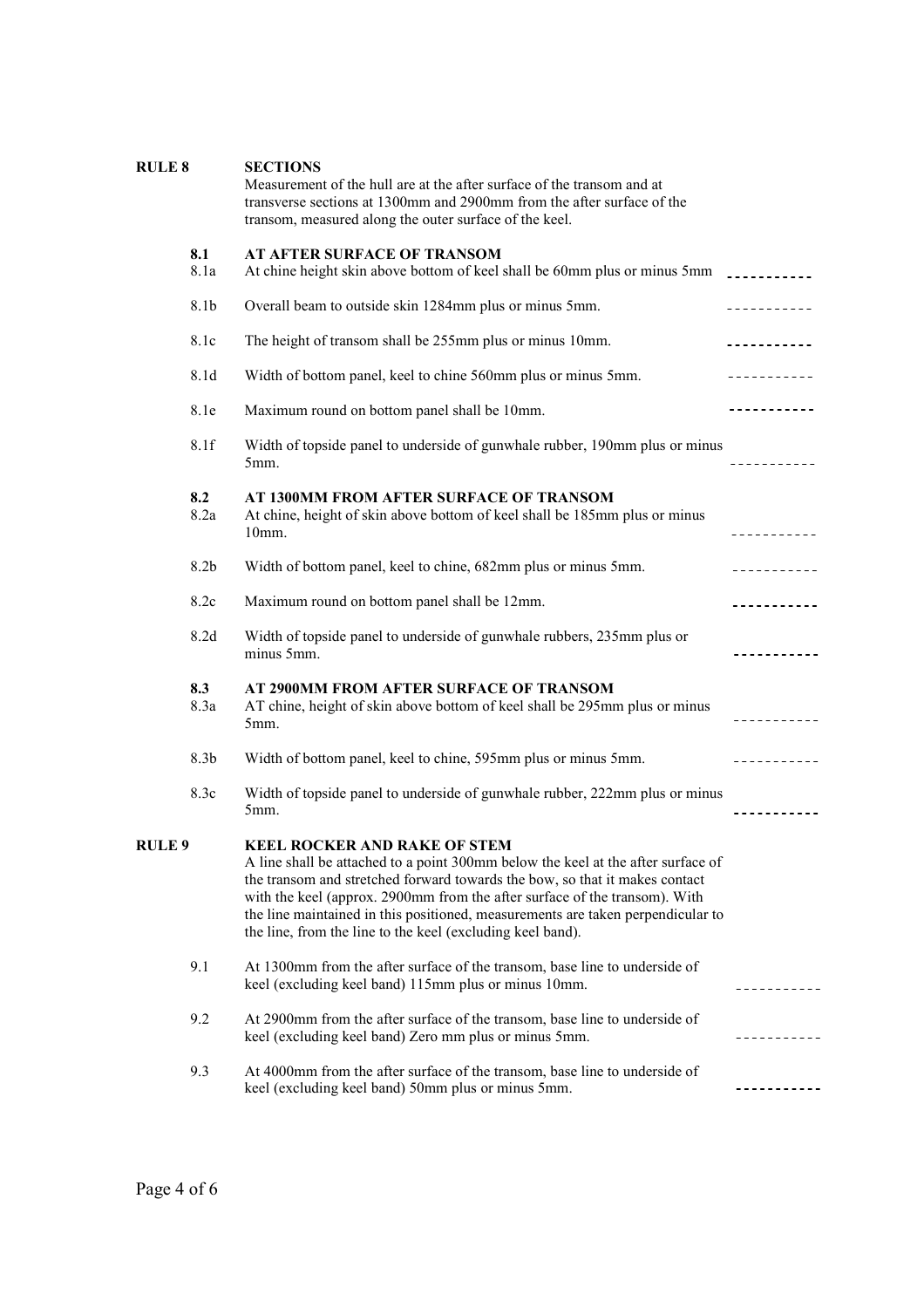| 9.4                    | Rake of stem – minimum of 112 degrees.                                                                                                                                                                                                                                                                                                                                                                                                                                                                                                                                                             | - - - - - - - - -           |
|------------------------|----------------------------------------------------------------------------------------------------------------------------------------------------------------------------------------------------------------------------------------------------------------------------------------------------------------------------------------------------------------------------------------------------------------------------------------------------------------------------------------------------------------------------------------------------------------------------------------------------|-----------------------------|
| 9.5                    | The profile of the stem and curved bow must be retained as per the original<br>design. This rule to take effect from 1.1.89 with a dispensation give to all boats<br>built until that date.                                                                                                                                                                                                                                                                                                                                                                                                        |                             |
| <b>RULE 10</b><br>10.1 | <b>CENTREBOARD SLOT</b><br>Measured along the keel, the respective distances from the forward and aft side<br>of the centreboard slot to the point of intersection between the keel and the aft<br>face of the transom shall be:-<br>1370mm plus or minus 15mm and                                                                                                                                                                                                                                                                                                                                 | ----------                  |
|                        | 2465mm plus or minus 15mm.                                                                                                                                                                                                                                                                                                                                                                                                                                                                                                                                                                         |                             |
| 10.2                   | The internal width of the centreboard slot shall not exceed 30mm at any<br>point/position along the length of the slot except where the centreboard pivots<br>on a stirrup. In such a case, local widening in the area of the stirrup is<br>permitted, such that the stirrup may be used.                                                                                                                                                                                                                                                                                                          |                             |
| <b>RULE 11</b><br>11.1 | <b>CENTREBOARD</b><br>When housed, no part of the centreboard shall extend below the keel line.                                                                                                                                                                                                                                                                                                                                                                                                                                                                                                    | <u> - - - - - - - - - -</u> |
| 11.2                   | The complete centreboard shall float in water.                                                                                                                                                                                                                                                                                                                                                                                                                                                                                                                                                     | -----------                 |
| <b>RULE 12</b><br>12.1 | <b>THE CLASS NUMBER</b><br>The Class registration number shall be carved on the hog in 25mm minimum<br>height, behind the centreboard housing.                                                                                                                                                                                                                                                                                                                                                                                                                                                     |                             |
| 12.2                   | In the case of partial or full false floors, displayed on prominently on the<br>inner transom or centreboard case.                                                                                                                                                                                                                                                                                                                                                                                                                                                                                 |                             |
| <b>RULE 13</b>         | <b>BUOYANCY</b><br>A minimum of three separate, built in buoyancy chambers shall be provided,<br>so positioned and of sufficient volume that when the cockpit is flooded the<br>boat will float upright and reasonably level fore and aft supported solely by<br>the aforesaid buoyancy chambers for not less than 30 minutes with the owner<br>on board.                                                                                                                                                                                                                                          |                             |
|                        | This test shall be carried out when the boat is measured $(1st)$ and then be<br>subject to annual inspection. Alternatively, a dry test shall be carried out. The<br>owner shall be responsible for ensuring that the boat shall always be able to<br>pass the test prescribed above.                                                                                                                                                                                                                                                                                                              | ---------                   |
| <b>RULE 14</b>         | <b>HULL WEIGHT &amp; WEIGHING</b><br>All boats shall be officially weighed in a dry condition. The intention of this<br>clause is to define the condition in which boats (old and new) shall be<br>weighed; and such condition shall be that in which a boat would normally be<br>sailed in races save that the mast, boom, sail, rigging and loose cordage shall<br>be removed; rudder shall be unshipped; ancillary gear, such as paddles,<br>warps and anchors etc, shall be unshipped; and the term boat(s), for the<br>purpose of this clause means a boat in the condition prescribed above. |                             |
|                        | The weight of the boat including centre-board shall not be less than 61Kg                                                                                                                                                                                                                                                                                                                                                                                                                                                                                                                          |                             |
|                        | If required, corrector weights totalling not more than 3 Kg shall be<br>permanently fastened to the underside of the thwart or as close as possible to<br>the centre of the boat.                                                                                                                                                                                                                                                                                                                                                                                                                  |                             |
|                        |                                                                                                                                                                                                                                                                                                                                                                                                                                                                                                                                                                                                    |                             |